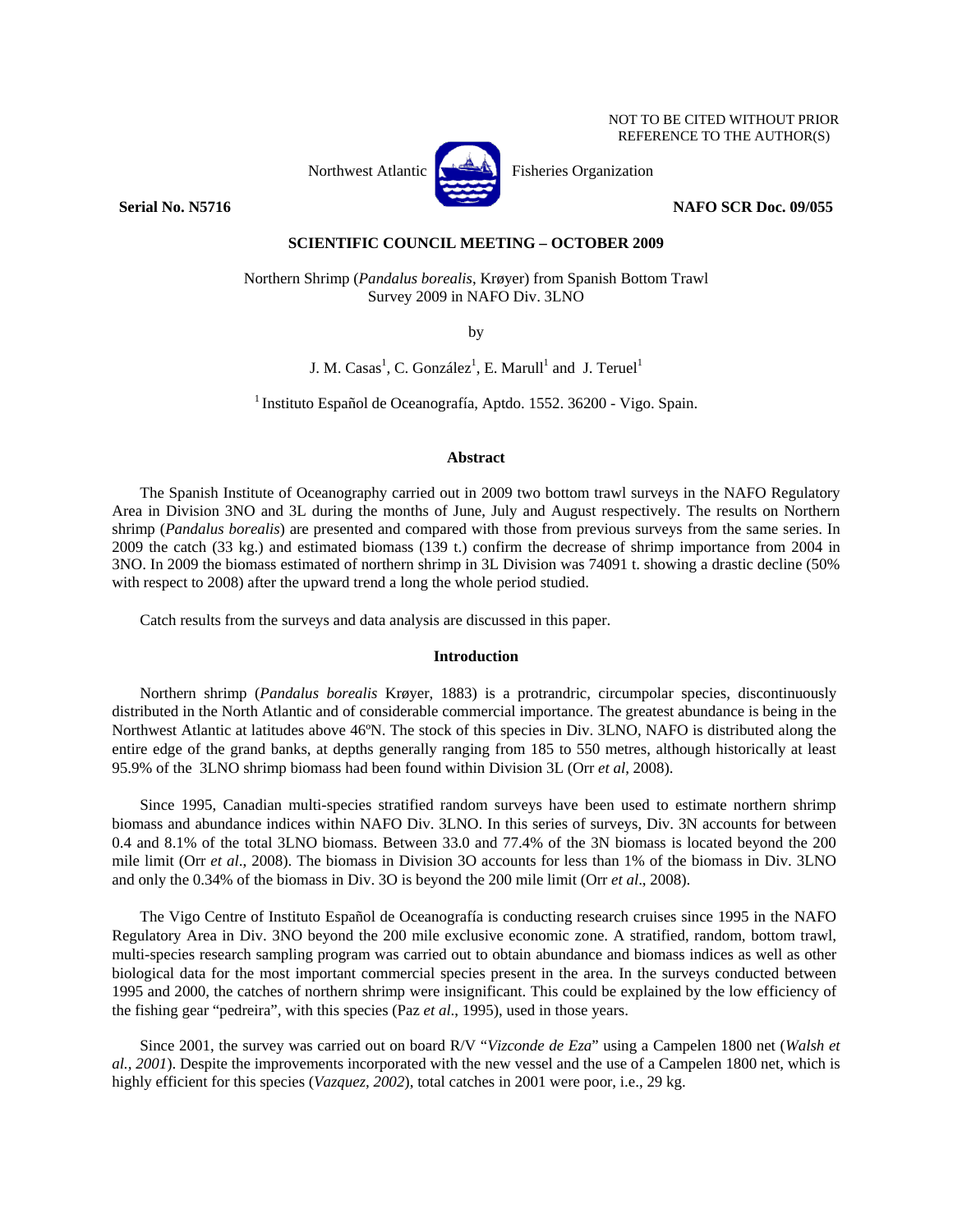From 2002 year a significant increase of the catches of northern shrimp was noted in 3NO Division with catches bigger than 300 kg.

Also, since 2003 a new research survey was conducted in Division 3L as an extension of the survey carried out in 3NO (Román *et al.*, 2008). The estimated biomass in 3L Division always was very superior to that estimated in 3NO.

This work presents data on the geographical distribution in the NAFO Regulatory Area (Div. 3LNO), on biomass, length frequencies, age structure and length-weight relationship of catches of northern shrimp on Spanish bottom trawl surveys 2009.

## **Materials and Methods**

The 2009 Spanish bottom trawl surveys were carried out from the  $31<sup>th</sup>$  of May to  $18<sup>th</sup>$  of June in 3NO and from  $25<sup>th</sup>$  of July to  $12<sup>th</sup>$  of August in 3L, following set guidelines previously established for the series of I.E.O. research surveys (Walsh *et al.*, 2001). These surveys took place in Div. 3NO and 3L, with a total of 109 and 98 valid hauls respectively ranging depths between 40 and 1450 m approximately. Due to operational difficulties it was not possible to prospect all of the strata within NAFO Div. 3NO during spring 2009; the strata deeper (763 and 767) were not surveyed.

Shrimp samples of approximately 1.5 kg were taken to determine length frequencies in hauls where the amount and good condition of the specimens caught permitted to sample them. Males and females were separated with reference to the endopodite of the first pleopod (Rasmussen, 1953). Following this criterion, individuals that were in the middle of a sex change were considered as females. The females were differentiated into mature and immature, following the sternal spines criteria (McCray, 1971). Ovigerous females were considered as an independent group not included within the mature females.

Individuals were measured onboard by noting the distance from the base of the eye to the posterior mid dorsal point of the carapace -CL- to the lower 0.5 mm length-classes (Shumway *et al*., 1985). Such measurements were made to the lower half millimetre using electronic callipers.

Furthermore, in 2008 survey some samples were frozen onboard to determine the length-weight relationship in the laboratory. 445 and 4114 individuals were selected in 3NO and 3L Divisions respectively, dried and weighed with a precision of 0.1g to calculate the length-weight relationship in each Division.

#### **Results and Discussion**

The Table 1 shows the catches, biomass and standard errors estimated by swept area method of northern shrimp from the multi-species surveys, carried out by IEO Vigo from 1995-2009 in the NAFO Div. 3NO and from 2003-2009 in Division 3L. In the summer of 2005 the research survey could not be carried out in Division 3L. From the year 2002 an abrupt increase with respect to earlier years occurred in 3NO Division, both in terms of catch and biomass (Diaz *et al*., 2002). These initial data were considered with caution due to the fact that, until 2001, the "Pedreira" gear used as a sampler (Paz *et al*., 1995) was not efficient for catching shrimp. However, although in 2001, the gear "type Pedreira" was changed for a new type "Campelen 1800" (Walsh *et al*., 2001) with high efficiency for catching this species (Vazquez, 2002), the catches and biomass estimated stayed at low levels.

After 2002 year, the increase in northern shrimp catch in 3NO was confirmed, in terms of the period 1995-2001 although in the last four years both the catches and estimated biomasses of shrimp have decreased markedly with levels of biomass in 2009 around 139 t. (Figure 1).

Unlike 3NO, the estimated biomass in Division 3L since the beginning of the new survey in 2003 showed a general upward trend from 63647 t. in 2003 to 149265 t. in 2008. This trend seems to change in 2009 with the strong decline of the biomass estimated (74091 t., about 50% with respect to 2008).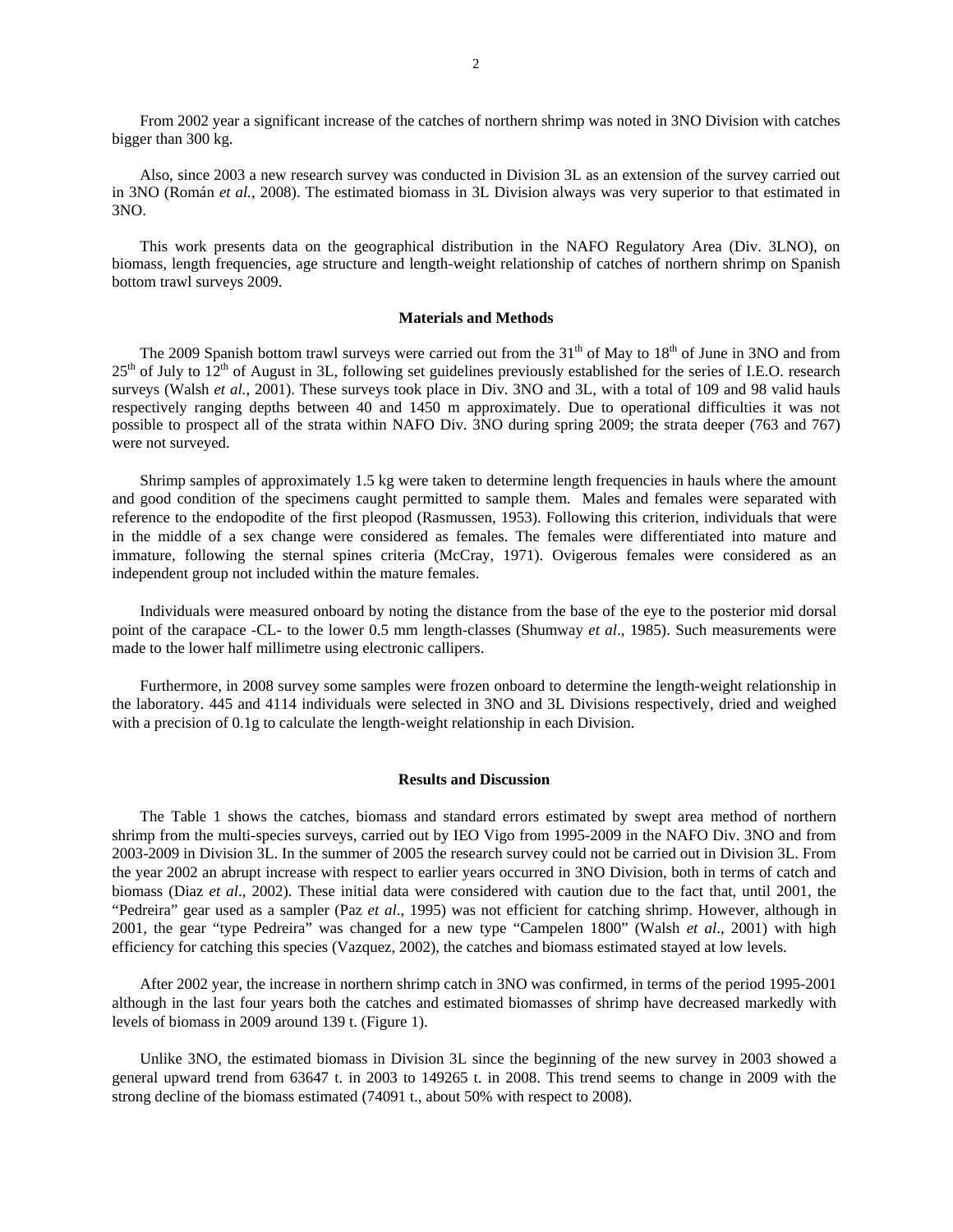The distribution of northern shrimp catches in the Spanish trawl survey 2009 is shown in Figure 2. As in previous years the main catches were located at medium depths from 100 to 200 fathoms (179-386 m.) in Div. 3L. The residual catches in 3NO were mainly located to the Northeast of Div. 3N, in latitudes higher than 45ºN.

Tables 2 and 3 show the shrimp biomass by depth strata from 1995 to 2009 surveys in Divisions 3NO and from 2003 to 2009 in 3L. Although it is considered that the shrimp in Div. 3LNO is distributed along the entire edge of the grand banks, at depths generally ranging from 100 to 300 fathoms (180-550 m.), the depth of the bulk of biomass present differences in 3L and 3NO Divisions. While in 3L Division practically the total of the biomass (>95%) were produced all years in depths lower than 200 ft., in 3NO the percentage of the estimated biomass in depths lower than 200 ft. varied along the years, showing a deeper distribution in 2004 and 2005 where the percentage of the shrimp catches in depths bigger than 200 ft. was around 74 and 66 % respectively.

The length distribution by sex estimated in the 3NO and 3L are presented in table 4 and figure 3. Although the range of their length distributions and sex ratio were similar in both Divisions, there were differences between them in some of the modal groups identified. Although the survey in Div. 3NO was carried out one month earlier than in Div. 3L, the length at the first mode identified in 3NO at 17.5 mm was higher than in 3L (around 16 mm.). In the same way the other two prominent modes in 3NO corresponding with lengths at 21.5 and 23 mm. were higher than their corresponding modes in 3L (around 20 and 22.5 mm.).

The MIX modal size analysis programme was used with the length distribution by sex estimated in 3L Divisions (Table 5). From the cited analysis the males presented three modes at 13, 16.4 and 19.9 mm. corresponding with ages 2, 3 and 4 respectively. The sex change occurrs at age 4. The females showed several modes at 19.7, 22.2, 24.2 and 26.2 mm (ages 4, 5, 6 and 7 respectively).

The Table 6 shows the length-weight relationship estimated in 2009 surveys by sex and maturity stage as well the parameters of the relationship, number of specimens sampled and determination coefficient  $R^2$ .

#### **References**

- Díaz, P., T. Patrocinio, and X. Paz. 2002. Increased Catches of Northern Shrimp (*Pandalus borealis*, Krøyer) in a 2002 Spanish Bottom Trawl Survey in NAFO Division 3N. *NAFO SCR Doc*., No. 143. Serial No.N4772, 11p.
- McCRay, J.A. 1971. Sternal spines as a characteristic for differentiating between females of some Pandalidae. *J. Fish. Res. Bd. Can.*, **28**: 98-100.
- Orr, D. C., P. Veitch, and D. Sullivan. 2008. An update of information pertaining to Northern Shrimp (*Pandalus borealis*, Kroyer) in NAFO Divisions 3LNO. *NAFO SCR Doc., No.* 58. Serial No. N5587, 66 p.
- Paz, X., J. Martínez, and E. De Cárdenas. 1995. Preliminary results from the 95 Spanish bottom trawl survey in the NAFO Regulatory Area for Divisions 3NO. *NAFO SCR Doc*., No. 55. Serial No. N2568, 10 p.
- Rasmussen, B. 1953. On the geographical variation in growth and sexual development of the Deep Sea Prawn (*Pandalus borealis*, Kr.) . *Norweg. Fish. And Mar. invest. Rep*., **10** (3):1-160.
- Román, E., C. González-Iglesias, Á. Armesto, and D. González-Troncoso. 2008. Results for the Spanish Survey in the NAFO Regulatory Area of Division 3L for the period 2003-2007. *NAFO SCR Doc*., No. 20. Serial No. N5514, 25p.
- Shumway, S.E., H. C. Perkins, D. F. Schick, and A. P. Stikney. 1985. Synopsis of biological data on the Pink Shrimp (*Pandalus borealis*, Krøyer,1838). *NOAA Techn. Rep.* NMFS **30**, 57 p.
- Vázquez, A. 2002. Catchability comparison between Lofoten and Campelen gears. *NAFO SCR. Doc.,* No.74. Serial No. N4688, 7p.
- Walsh, S. J., X. Paz, and P. Durán. 2001. A preliminary investigation of the efficiency of Canadian and Spanish survey bottom trawls on the southern Grand Bank. *NAFO SCR. Doc*., No. 74. Serial No. N4453, 18 p.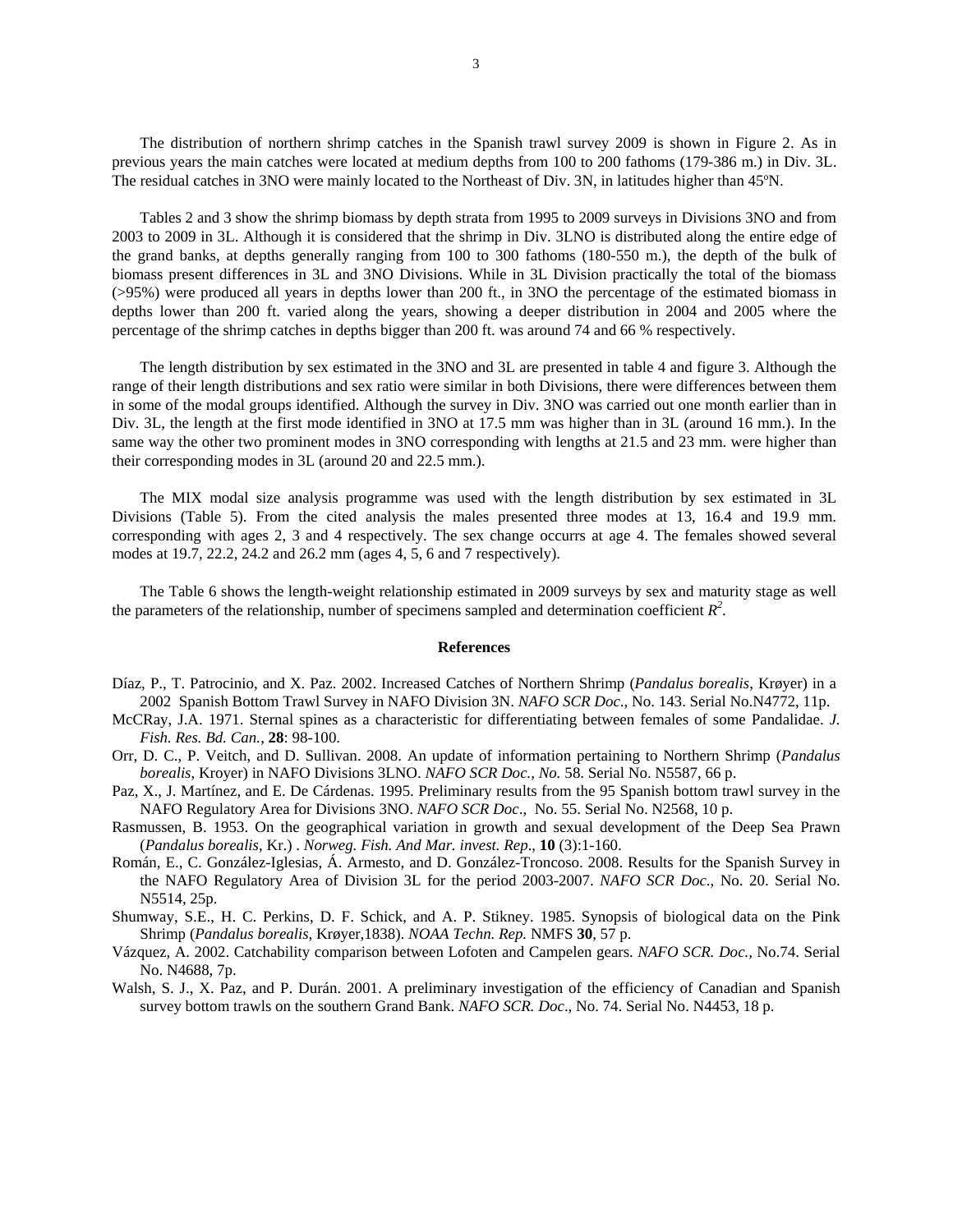|                   |                | 3NO       |       |
|-------------------|----------------|-----------|-------|
| Year              | <b>Biomass</b> |           | Catch |
|                   | tons           | Std. err. | (kg.) |
| 1995 <sup>1</sup> | 14             | 13        | 5     |
| $1996^1$          | 18             | 17        | 2     |
| 1997 <sup>1</sup> | 1              | 1         | 0     |
| 1998 <sup>1</sup> | 23             | 17        | 5     |
| 1999 <sup>1</sup> | 81             | 36        | 13    |
| 2000 <sup>1</sup> | 26             | 9         | 6     |
| $2001^2$          | 178            | 72        | 29    |
| $2002^2$          | 2043           | 814       | 408   |
| $2003^2$          | 1618           | 716       | 325   |
| $2004^2$          | 2654           | 1693      | 550   |
| $2005^2$          | 1627           | 590       | 368   |
| $2006^2$          | 1274           | 352       | 278   |
| $2007^2$          | 401            | 285       | 71    |
| 2008 <sup>2</sup> | 144            | 98        | 24    |
| $2009^2$          | 139            | 111       | 33    |

**Table 1**.- Northern shrimp biomass estimated by swept area (t.), standard error and catches (kg.) from Spanish bottom trawl survey in NAFO Div. 3NO, 1995-2008 and 3L 2003-2009.

|                     | ٧ |  |
|---------------------|---|--|
| ۰.<br>۰,<br>×<br>۰. |   |  |

|                   |                | JЦ           |       |
|-------------------|----------------|--------------|-------|
| Year              | <b>Biomass</b> |              | Catch |
|                   | tons           | Std. err     | (kg.) |
| 1995 <sup>1</sup> |                |              |       |
| 1996 <sup>1</sup> |                |              |       |
| 1997 <sup>1</sup> |                |              |       |
| 1998 <sup>1</sup> |                |              |       |
| 1999 <sup>1</sup> |                |              |       |
| 2000 <sup>1</sup> |                |              |       |
| $2001^2$          |                |              |       |
| $2002^2$          |                |              |       |
| $2003^2$          | 63647          | 20105        | 5836  |
| $2004^2$          | 94270          | 40332        | 5093  |
| 2005              |                | Not surveyed |       |
| $2006^2$          | 125850         | 12690        | 17805 |
| $2007^2$          | 113402         | 13445        | 18098 |
| $2008^2$          | 149265         | 48489        | 23720 |
| $2009^2$          | 74091          | 37999        | 12173 |

<sup>1</sup> Pedreira codend 35 mm. mesh size.<br><sup>2</sup> Campelen codend 20 mm. mesh size.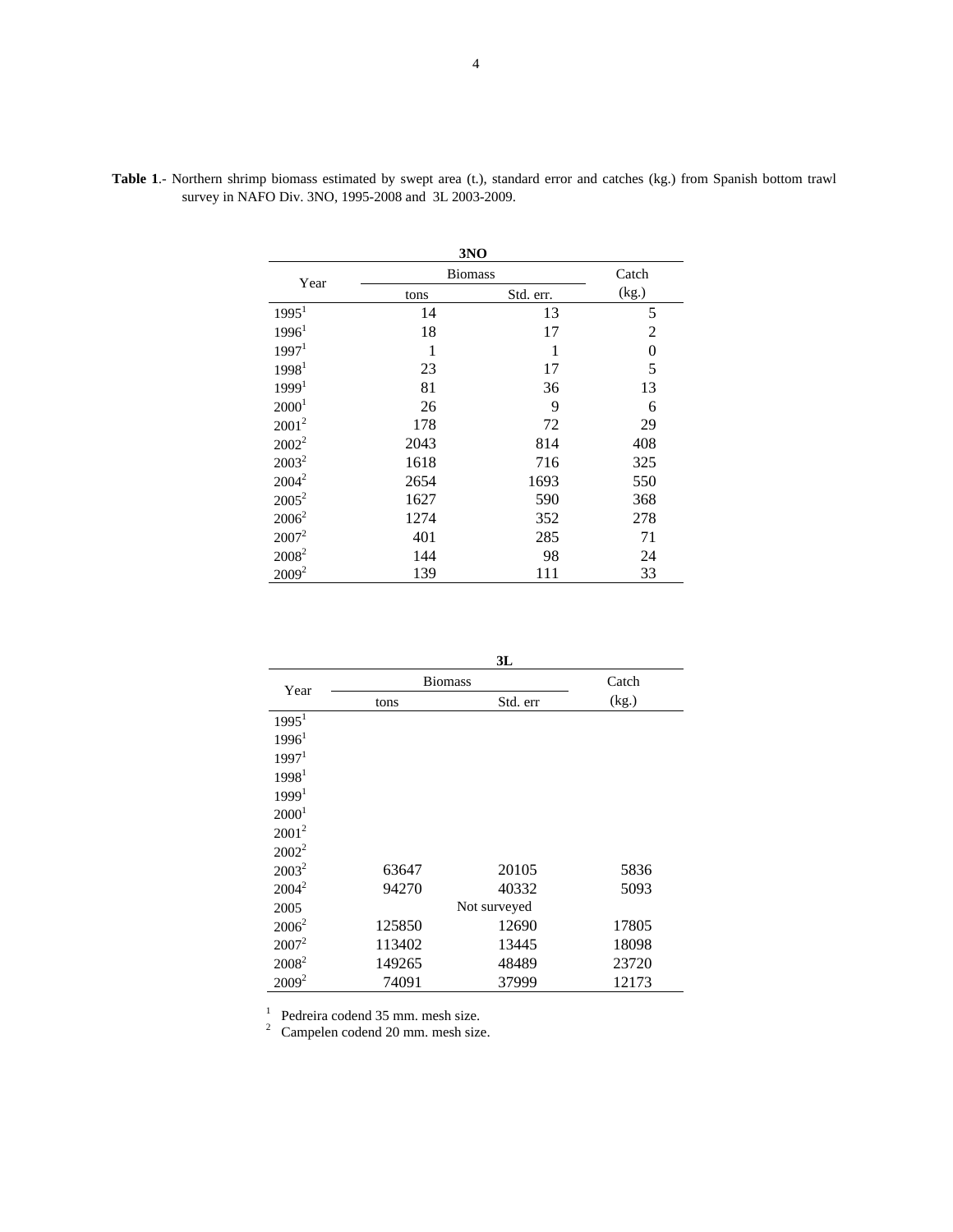**Table 2**.- Northern shrimp biomass (kg.) by strata from Spanish bottom trawl survey 2001-2009 in NAFO Div. 3NO.

**Division 3NO** 

| Stratum               | Area<br>miles <sup>2</sup> | Depth range<br>ft. | 1995             | 1996             | 1997         | 1998             | 1999             | 2000             | 2001             | 2002             | 2003             | 2004             | 2005             | 2006             | 2007             | 2008             | 2009             |
|-----------------------|----------------------------|--------------------|------------------|------------------|--------------|------------------|------------------|------------------|------------------|------------------|------------------|------------------|------------------|------------------|------------------|------------------|------------------|
| 375                   | 271                        | $0 - 30$           | $\boldsymbol{0}$ | $\boldsymbol{0}$ |              | $\boldsymbol{0}$ | $\mathbf{0}$     | $\boldsymbol{0}$ | 3453             | $\boldsymbol{0}$ | 25               | $\boldsymbol{0}$ | $\boldsymbol{0}$ | 1989             | $\boldsymbol{0}$ | $\boldsymbol{0}$ | $\boldsymbol{0}$ |
| 376                   | 1334                       | $0 - 30$           | $\boldsymbol{0}$ | $\boldsymbol{0}$ |              | $\boldsymbol{0}$ | $\boldsymbol{0}$ | $\boldsymbol{0}$ | 1270             | $\boldsymbol{0}$ | $\boldsymbol{0}$ | $\boldsymbol{0}$ | 341              | 4203             | $\boldsymbol{0}$ | $\boldsymbol{0}$ | $\boldsymbol{0}$ |
| 353                   | 269                        | $31 - 50$          | $\boldsymbol{0}$ | $\boldsymbol{0}$ |              | $\boldsymbol{0}$ | $\boldsymbol{0}$ | $\mathbf{0}$     | 79               | $\boldsymbol{0}$ | 48               | $\boldsymbol{0}$ | $\boldsymbol{0}$ | $\boldsymbol{0}$ | 126              | $\boldsymbol{0}$ | 16               |
| 360                   | 2783                       | $31 - 50$          | $\boldsymbol{0}$ | $\boldsymbol{0}$ |              | $\boldsymbol{0}$ | $\boldsymbol{0}$ | $\boldsymbol{0}$ | 26423            | 1457             | 3470             | 24               | $\boldsymbol{0}$ | $\boldsymbol{0}$ | 445              | $\boldsymbol{0}$ | 110              |
| 374                   | 214                        | $31 - 50$          | $\boldsymbol{0}$ | $\boldsymbol{0}$ |              | $\boldsymbol{0}$ | $\boldsymbol{0}$ | $\boldsymbol{0}$ | 178              | $\boldsymbol{0}$ | $\boldsymbol{0}$ | $\boldsymbol{0}$ | $\boldsymbol{0}$ | $\boldsymbol{0}$ | 62               | $\boldsymbol{0}$ | $\boldsymbol{0}$ |
| 354                   | 246                        | 51-100             | $\boldsymbol{0}$ | $\boldsymbol{0}$ |              | $\boldsymbol{0}$ | $\mathbf{0}$     | 0                | 87612            | $\mathbf{0}$     | 292              | 6917             | $\boldsymbol{0}$ | $\boldsymbol{0}$ | 14               | $\boldsymbol{0}$ | $\boldsymbol{0}$ |
| 359                   | 421                        | 51-100             | $\mathbf{0}$     | $\boldsymbol{0}$ |              | $\boldsymbol{0}$ | 1389             | $\boldsymbol{0}$ | 6348             | 847              | 1309             | 43               | 41               | 22               | 98               | 42               | $\boldsymbol{0}$ |
| 377                   | 100                        | 51-100             | $\boldsymbol{0}$ | $\boldsymbol{0}$ |              | $\boldsymbol{0}$ | 208              | 44               | $\boldsymbol{0}$ | 2020             | 751              | 1471             | 3742             | 3704             | 83               | 60               | $40\,$           |
| 382                   | 343                        | 51-100             |                  | $\boldsymbol{0}$ |              | $\boldsymbol{0}$ | 213              | 206              |                  | 112695           | 302              | 297              | 825              | 944              | 191              | 4131             | $\boldsymbol{0}$ |
| 355                   | 74                         | 101-150            |                  | $\boldsymbol{0}$ |              | $\boldsymbol{0}$ | $\boldsymbol{0}$ | $\mathbf{0}$     | 15170            | 147              | 7635             | 6146             | 6183             | 9179             | 262              | 204              | $\boldsymbol{0}$ |
| 358                   | 225                        | 101-150            | $\mathbf{0}$     | $\boldsymbol{0}$ |              | $\boldsymbol{0}$ | 30129            | $\mathbf{0}$     | 717              | 3261             | 3900             | 10289            | 32548            | 258              | 2357             | 2902             | $\boldsymbol{0}$ |
| 378                   | 139                        | 101-150            | $\boldsymbol{0}$ | $\boldsymbol{0}$ |              | 8968             | 10998            | 1196             | 17004            | 680353           | 11429            | 772              | 3985             | 10066            | 1357             | 481              | 73               |
| 381                   | 144                        | 101-150            |                  | $\boldsymbol{0}$ |              | 63               | 11205            | 122              |                  | 84984            | 20648            | 225280           | 1486             | 75176            | 303300 114294    |                  | 466              |
| 356                   | 47                         | 151-200            |                  | $\boldsymbol{0}$ |              | $\boldsymbol{0}$ | $\mathbf{0}$     | $\boldsymbol{0}$ | 137              | $\boldsymbol{0}$ | 1337             | 12937            | 8046             | 2683             | 213              | 635              | 39               |
| 357                   | 164                        | 151-200            | $\mathbf{0}$     | 18097            |              | $\boldsymbol{0}$ | $\mathbf{0}$     | $\boldsymbol{0}$ | 606              | 16414            | 425145           | 163606           |                  | 38796 114178     | 9307             | 1249             | 959              |
| 379                   | 106                        | 151-200            | $\mathbf{0}$     | $\boldsymbol{0}$ | 720          | $\boldsymbol{0}$ | 135              | $\mathbf{0}$     | 12511            | 70342            | 254080           | 7709             | 329867           | 116970           | 12146            | 2238             | 5079             |
| 380                   | 96                         | 151-200            |                  | $\boldsymbol{0}$ |              | 1024             | 9346             | 10240            |                  | 1000960          | 698502           | 258603           | 120866           | 607392           | 6488             | 11379            | 125767           |
| 721                   | 65                         | 201-300            |                  | $\boldsymbol{0}$ |              | $\boldsymbol{0}$ | $\mathbf{0}$     | $\boldsymbol{0}$ | 2889             | 3282             | 1112             | 852              | 256              | 3054             | $\boldsymbol{0}$ | 257              | 318              |
| 723                   | 155                        | 201-300            |                  | $\boldsymbol{0}$ |              | $\boldsymbol{0}$ | 16872            | $\boldsymbol{0}$ | $\boldsymbol{0}$ | 12667            | 92831            | 44044            | 3333             | 53799            | 14615            | 90               | $\overline{0}$   |
| 725                   | 105                        | 201-300            | 14315            | $\boldsymbol{0}$ |              | $\boldsymbol{0}$ | $\boldsymbol{0}$ | $\boldsymbol{0}$ | 271              | 527              | 91803            | 1814540          | 748369           | 206794           | 47133            | 578              | 239              |
| 727                   | 96                         | 201-300            |                  | $\boldsymbol{0}$ |              | 13213            | $\mathbf{0}$     | 11429            |                  | 28660            | 2119             | 98477            | 326841           | 62635            | 1248             | 3172             | 179              |
| 722                   | 84                         | 301-400            |                  | $\boldsymbol{0}$ |              | $\boldsymbol{0}$ | 37               | 734              | 2890             | 60               | 156              | $\boldsymbol{0}$ | 36               | $\boldsymbol{0}$ | $\boldsymbol{0}$ | $\boldsymbol{0}$ | $\boldsymbol{0}$ |
| 724                   | 124                        | 301-400            | $\mathbf{0}$     | $\boldsymbol{0}$ |              | $\boldsymbol{0}$ | $\mathbf{0}$     | $\boldsymbol{0}$ | $\boldsymbol{0}$ | 55               | 628              | 58               | 165              | 53               | 213              | $\boldsymbol{0}$ | $\boldsymbol{0}$ |
| 726                   | 72                         | 301-400            | $\mathbf{0}$     | $\boldsymbol{0}$ |              | $\boldsymbol{0}$ | $\boldsymbol{0}$ | $\boldsymbol{0}$ | $\boldsymbol{0}$ | $\tau$           | 54               | 2048             | $\boldsymbol{0}$ | 406              | 170              | $\boldsymbol{0}$ | 5351             |
| 728                   | 78                         | 301-400            |                  | $\boldsymbol{0}$ |              | $\boldsymbol{0}$ | $\boldsymbol{0}$ | 1671             |                  | 7280             | $\boldsymbol{0}$ | $\boldsymbol{0}$ | 86               | 135              | $\boldsymbol{0}$ | $\boldsymbol{0}$ | 41               |
| 752                   | 131                        | 401-500            |                  | $\boldsymbol{0}$ |              | $\boldsymbol{0}$ | $\boldsymbol{0}$ | $\boldsymbol{0}$ |                  | 86               | $\boldsymbol{0}$ | 49               | 222              | 58               | 309              | $\boldsymbol{0}$ | 143              |
| 756                   | 101                        | 401-500            |                  | $\boldsymbol{0}$ |              | $\boldsymbol{0}$ | $\boldsymbol{0}$ | $\boldsymbol{0}$ | $\boldsymbol{0}$ | $\boldsymbol{0}$ | 46               | 42               | 869              | 84               | 27               | 84               | 391              |
| 760                   | 154                        | 401-500            |                  | $\boldsymbol{0}$ |              | $\boldsymbol{0}$ | $\boldsymbol{0}$ | $\boldsymbol{0}$ | $\boldsymbol{0}$ | $\boldsymbol{0}$ | 283              | 49               | $\boldsymbol{0}$ | $\boldsymbol{0}$ | 590              | $\boldsymbol{0}$ | $\boldsymbol{0}$ |
| 764                   | 100                        | 401-500            |                  | $\boldsymbol{0}$ |              | $\boldsymbol{0}$ | $\boldsymbol{0}$ | $\boldsymbol{0}$ | 42               | $\boldsymbol{0}$ | $\mathbf{0}$     | $\boldsymbol{0}$ | $\boldsymbol{0}$ | $\boldsymbol{0}$ | $\boldsymbol{0}$ | $\boldsymbol{0}$ | $\boldsymbol{0}$ |
| 753                   | 138                        | 501-600            |                  | $\mathbf{0}$     |              | $\boldsymbol{0}$ | $\boldsymbol{0}$ | $\boldsymbol{0}$ |                  | $\boldsymbol{0}$ | $\mathbf{0}$     | $\boldsymbol{0}$ | $\boldsymbol{0}$ | 166              | $\boldsymbol{0}$ | $\boldsymbol{0}$ | $\boldsymbol{0}$ |
| 757                   | 102                        | 501-600            |                  | $\mathbf{0}$     |              | $\boldsymbol{0}$ | $\boldsymbol{0}$ | $\boldsymbol{0}$ |                  | 204              | $\mathbf{0}$     | $\boldsymbol{0}$ | 27               | $\boldsymbol{0}$ | 67               | $\boldsymbol{0}$ | $\boldsymbol{0}$ |
| 761                   | 171                        | 501-600            |                  | $\boldsymbol{0}$ |              | $\boldsymbol{0}$ | $\boldsymbol{0}$ | $\boldsymbol{0}$ | $\boldsymbol{0}$ | $\boldsymbol{0}$ | $\boldsymbol{0}$ | $\boldsymbol{0}$ | $\boldsymbol{0}$ | $\boldsymbol{0}$ | 99               | $\boldsymbol{0}$ | $\boldsymbol{0}$ |
| 765                   | 124                        | 501-600            |                  | $\boldsymbol{0}$ |              | $\boldsymbol{0}$ | $\boldsymbol{0}$ | $\boldsymbol{0}$ | $\boldsymbol{0}$ | 37               | $\mathbf{0}$     | $\boldsymbol{0}$ | $\boldsymbol{0}$ | $\boldsymbol{0}$ | $\boldsymbol{0}$ | $\boldsymbol{0}$ | $\boldsymbol{0}$ |
| 754                   | 180                        | 601-700            |                  |                  |              | $\boldsymbol{0}$ | $\overline{0}$   | $\boldsymbol{0}$ |                  | $\boldsymbol{0}$ | $\boldsymbol{0}$ | $\boldsymbol{0}$ | $\boldsymbol{0}$ | $\boldsymbol{0}$ | $\boldsymbol{0}$ | 207              | $\boldsymbol{0}$ |
| 758                   | 99                         | 601-700            |                  |                  |              | $\mathbf{0}$     | $\boldsymbol{0}$ | 94               |                  | 16302            | $\mathbf{0}$     | 19               | 88               | $\boldsymbol{0}$ | $\boldsymbol{0}$ | $\mathbf{0}$     | $\Omega$         |
| 762                   | 212                        | 601-700            |                  |                  |              | $\boldsymbol{0}$ | $\mathbf{0}$     | $\mathbf{0}$     | $\boldsymbol{0}$ | 85               | $\mathbf{0}$     | $\bf{0}$         | $\boldsymbol{0}$ | $\boldsymbol{0}$ |                  | $\boldsymbol{0}$ | $\boldsymbol{0}$ |
| 766                   | 144                        | 601-700            |                  |                  |              | $\boldsymbol{0}$ | $\mathbf{0}$     | $\mathbf{0}$     |                  | 19               | 58               | $\bf{0}$         | $\mathbf{0}$     | $\boldsymbol{0}$ |                  | $\mathbf{0}$     | $\boldsymbol{0}$ |
| 755                   | 385                        | 701-800            |                  |                  |              | $\mathbf{0}$     | $\mathbf{0}$     | 89               |                  | $\mathbf{0}$     | 174              | $\bf{0}$         | 68               | $\boldsymbol{0}$ | $\boldsymbol{0}$ | 1839             | $\boldsymbol{0}$ |
| 759                   | 127                        | 701-800            |                  |                  |              | $\mathbf{0}$     | $\mathbf{0}$     | $\boldsymbol{0}$ |                  | 17               | $\mathbf{0}$     | 48               | $\boldsymbol{0}$ | $\boldsymbol{0}$ |                  | $\mathbf{0}$     | $\boldsymbol{0}$ |
| 763                   | 261                        | 701-800            |                  |                  |              | $\mathbf{0}$     | $\mathbf{0}$     | $\boldsymbol{0}$ |                  | $\boldsymbol{0}$ | $\mathbf{0}$     | $\bf{0}$         | $\boldsymbol{0}$ | $\boldsymbol{0}$ |                  | $\mathbf{0}$     |                  |
| 767                   | 158                        | 701-800            |                  |                  |              | $\mathbf{0}$     | $\mathbf{0}$     | $\mathbf{0}$     |                  | $\boldsymbol{0}$ | $\mathbf{0}$     | $\boldsymbol{0}$ | $\boldsymbol{0}$ | $\boldsymbol{0}$ |                  | $\mathbf{0}$     |                  |
| Biomass (t)           |                            |                    | 14               | 18               | $\mathbf{1}$ | 23               | 81               | 26               | 178              | 2043             | 1618             | 2654             | 1627             | 1274             | 401              | 144              | 139              |
| Std. Error            |                            |                    | 13               | 17               | 1            | 17               | 36               | 9                | 72               | 814              | 716              | 1693             | 590              | 352              | 285              | 98               | 111              |
| Biomass % $<$ 200 fth |                            |                    | $0.0\%$          | 100.5%           | 72.0%        | 43.7%            | 78.5%            | 45.4%            | 96.4%            | 96.6%            | 88.3%            | 26.2%            | 33.6%            | 74.3%            | 83.9%            | 95.6%            | 95.3%            |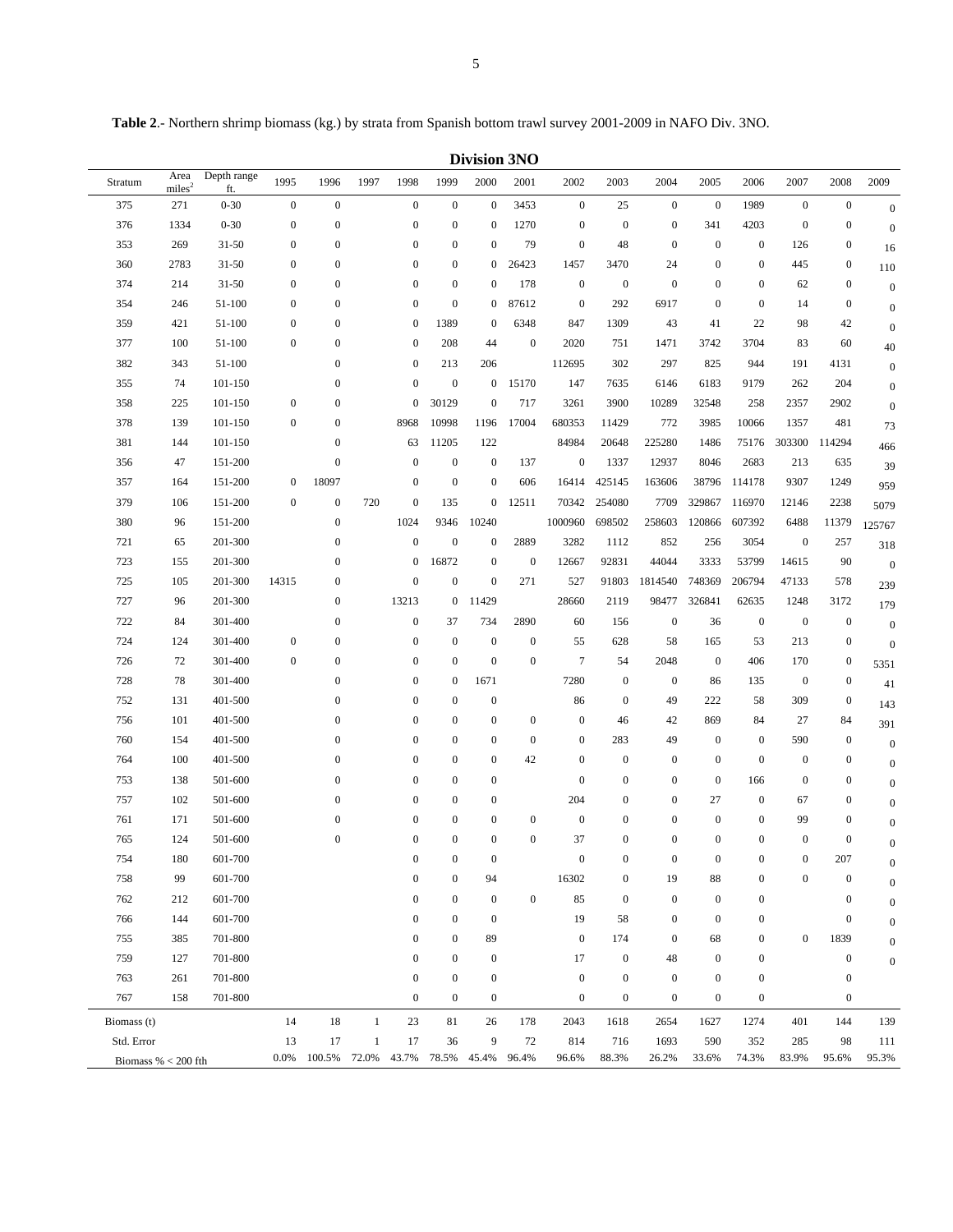|                       | <b>Division 3L</b><br>Depth range<br>Area<br>2003<br>2004 2005<br>2006<br>2007<br>2008<br>2009<br>Stratum<br>miles <sup>2</sup><br>ft.<br>385<br>420<br>175<br>2356<br>51-100<br>2485867<br>2416545<br>8265541<br>140724<br>390<br>1481<br>51-100<br>3780<br>5404325<br>317330<br>1014<br>2577958<br>37466118<br>389<br>821<br>101-150<br>14397492<br>41654297<br>49120205<br>74404070<br>25997291<br>53639329<br>391<br>282<br>28071<br>101-150<br>1116135<br>1299793<br>3712072<br>12397477<br>24948041<br>387<br>718<br>151-200<br>17618619<br>21721973<br>29967360<br>11782827<br>14287154<br>6473372<br>388<br>151-200<br>25169595<br>24779540<br>32585066<br>26954928<br>2348269<br>361<br>21602795 |         |                  |                  |  |                  |                  |                  |                  |
|-----------------------|-----------------------------------------------------------------------------------------------------------------------------------------------------------------------------------------------------------------------------------------------------------------------------------------------------------------------------------------------------------------------------------------------------------------------------------------------------------------------------------------------------------------------------------------------------------------------------------------------------------------------------------------------------------------------------------------------------------|---------|------------------|------------------|--|------------------|------------------|------------------|------------------|
|                       |                                                                                                                                                                                                                                                                                                                                                                                                                                                                                                                                                                                                                                                                                                           |         |                  |                  |  |                  |                  |                  |                  |
|                       |                                                                                                                                                                                                                                                                                                                                                                                                                                                                                                                                                                                                                                                                                                           |         |                  |                  |  |                  |                  |                  |                  |
|                       |                                                                                                                                                                                                                                                                                                                                                                                                                                                                                                                                                                                                                                                                                                           |         |                  |                  |  |                  |                  |                  |                  |
|                       |                                                                                                                                                                                                                                                                                                                                                                                                                                                                                                                                                                                                                                                                                                           |         |                  |                  |  |                  |                  |                  |                  |
|                       |                                                                                                                                                                                                                                                                                                                                                                                                                                                                                                                                                                                                                                                                                                           |         |                  |                  |  |                  |                  |                  |                  |
|                       |                                                                                                                                                                                                                                                                                                                                                                                                                                                                                                                                                                                                                                                                                                           |         |                  |                  |  |                  |                  |                  |                  |
|                       |                                                                                                                                                                                                                                                                                                                                                                                                                                                                                                                                                                                                                                                                                                           |         |                  |                  |  |                  |                  |                  |                  |
| 392                   | 145                                                                                                                                                                                                                                                                                                                                                                                                                                                                                                                                                                                                                                                                                                       | 151-200 | 2821419          | 1866379          |  | 193967           | 1199955          | 3675300          | 1564098          |
| 729                   | 186                                                                                                                                                                                                                                                                                                                                                                                                                                                                                                                                                                                                                                                                                                       | 201-300 | 20371            | 1465049          |  | 88481            | 172095           | 16126            | 11533            |
| 731                   | 216                                                                                                                                                                                                                                                                                                                                                                                                                                                                                                                                                                                                                                                                                                       | 201-300 | 2449416          | 1467221          |  | 177357           | 666240           | 1501056          | 54100            |
| 733                   | 468                                                                                                                                                                                                                                                                                                                                                                                                                                                                                                                                                                                                                                                                                                       | 201-300 |                  | 4077             |  | 390052           | 3281339          | 240647           | 6718             |
| 730                   | 170                                                                                                                                                                                                                                                                                                                                                                                                                                                                                                                                                                                                                                                                                                       | 301-400 | $\boldsymbol{0}$ | 876              |  | 1485             | 76               | 32               | 20               |
| 732                   | 231                                                                                                                                                                                                                                                                                                                                                                                                                                                                                                                                                                                                                                                                                                       | 301-400 | 34907            | 5643             |  | 14535            | 4723             | 1905             | 226              |
| 734                   | 228                                                                                                                                                                                                                                                                                                                                                                                                                                                                                                                                                                                                                                                                                                       | 301-400 |                  | 408              |  | 10554            | 136              | 2144             | 69               |
| 741                   | 223                                                                                                                                                                                                                                                                                                                                                                                                                                                                                                                                                                                                                                                                                                       | 401-500 | $\boldsymbol{0}$ | 56               |  | 1379             | 22               | 486              | $\boldsymbol{0}$ |
| 745                   | 348                                                                                                                                                                                                                                                                                                                                                                                                                                                                                                                                                                                                                                                                                                       | 401-500 | 17642            | $\mathbf{0}$     |  | 1699             | 186              | 1950             | $\boldsymbol{0}$ |
| 748                   | 159                                                                                                                                                                                                                                                                                                                                                                                                                                                                                                                                                                                                                                                                                                       | 401-500 | 292              | 696              |  | 366              | 499              | 66               | $\boldsymbol{0}$ |
| 742                   | 206                                                                                                                                                                                                                                                                                                                                                                                                                                                                                                                                                                                                                                                                                                       | 501-600 | $\boldsymbol{0}$ | $\boldsymbol{0}$ |  | 462              | $\boldsymbol{0}$ | $\boldsymbol{0}$ | $\boldsymbol{0}$ |
| 746                   | 392                                                                                                                                                                                                                                                                                                                                                                                                                                                                                                                                                                                                                                                                                                       | 501-600 | $\boldsymbol{0}$ | $\boldsymbol{0}$ |  | 134              | $\boldsymbol{0}$ | 74               | 70               |
| 749                   | 126                                                                                                                                                                                                                                                                                                                                                                                                                                                                                                                                                                                                                                                                                                       | 501-600 | $\boldsymbol{0}$ | 23               |  | 99               | $\boldsymbol{0}$ | $\boldsymbol{0}$ | $\boldsymbol{0}$ |
| 743                   | 211                                                                                                                                                                                                                                                                                                                                                                                                                                                                                                                                                                                                                                                                                                       | 601-700 |                  | $\mathbf{0}$     |  | 1020             | $\boldsymbol{0}$ | 23               | $\boldsymbol{0}$ |
| 747                   | 724                                                                                                                                                                                                                                                                                                                                                                                                                                                                                                                                                                                                                                                                                                       | 601-700 |                  | $\mathbf{0}$     |  | 147              | $\boldsymbol{0}$ | 41               | 201              |
| 750                   | 556                                                                                                                                                                                                                                                                                                                                                                                                                                                                                                                                                                                                                                                                                                       | 601-700 |                  | $\boldsymbol{0}$ |  | 58               | $\boldsymbol{0}$ | 132              | 294              |
| 744                   | 280                                                                                                                                                                                                                                                                                                                                                                                                                                                                                                                                                                                                                                                                                                       | 701-800 |                  | $\boldsymbol{0}$ |  | 185              | $\boldsymbol{0}$ | $\boldsymbol{0}$ | $\boldsymbol{0}$ |
| 751                   | 229                                                                                                                                                                                                                                                                                                                                                                                                                                                                                                                                                                                                                                                                                                       | 701-800 |                  |                  |  | $\boldsymbol{0}$ | $\mathbf{0}$     | $\boldsymbol{0}$ | $\boldsymbol{0}$ |
| Biomass (t)           |                                                                                                                                                                                                                                                                                                                                                                                                                                                                                                                                                                                                                                                                                                           |         | 63647            | 94270            |  | 125850           | 113402           | 149265           | 74091            |
| Std. Error            |                                                                                                                                                                                                                                                                                                                                                                                                                                                                                                                                                                                                                                                                                                           |         | 20105            | 40332            |  | 12690            | 13445            | 48489            | 37999            |
| Biomass % $<$ 200 fth |                                                                                                                                                                                                                                                                                                                                                                                                                                                                                                                                                                                                                                                                                                           |         | 96.0%            | 96.9%            |  | 99.5%            | 96.4%            | 98.8%            | 99.9%            |

**Table 3**.- Northern shrimp biomass (kg.) by strata from Spanish bottom trawl survey 2003-2009 in NAFO Div. 3L.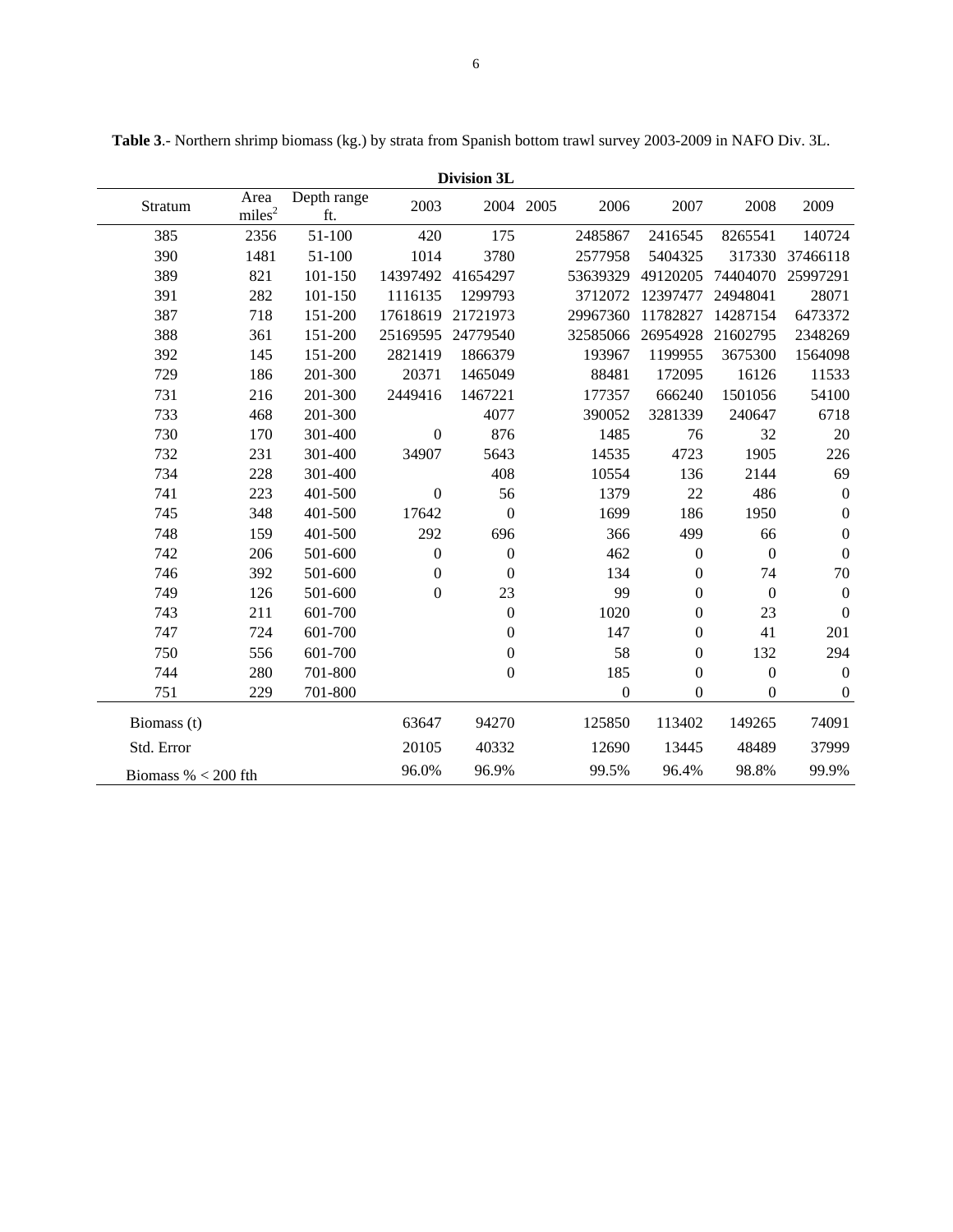|           |                  | 3NO            |                  |                |              | 3L             |              |
|-----------|------------------|----------------|------------------|----------------|--------------|----------------|--------------|
| $CL$ (mm) | <b>Males</b>     | <b>Females</b> | <b>Total</b>     | $CL$ (mm)      | <b>Males</b> | <b>Females</b> | <b>Total</b> |
| $8\,$     |                  |                |                  | 8              |              |                |              |
| 8.5       |                  |                |                  | 8.5            |              |                |              |
| 9         |                  |                |                  | $\overline{9}$ |              |                |              |
| 9.5       |                  |                |                  | 9.5            |              |                |              |
| 10        |                  |                |                  | 10             | 15           |                | 15           |
| 10.5      |                  |                |                  | 10.5           | 5876         |                | 5876         |
| 11        | 173              |                | 173              | 11             | 13004        |                | 13004        |
| 11.5      | 259              |                | 259              | 11.5           | 35288        | $\,$ 8 $\,$    | 35296        |
| 12        | 259              |                | 259              | $12\,$         | 54277        | 21             | 54297        |
| 12.5      | 86               |                | 86               | 12.5           | 79007        | 51             | 79058        |
| 13        | $\,8\,$          |                | $\,8\,$          | 13             | 95835        | 5865           | 101700       |
| 13.5      | 94               |                | 94               | 13.5           | 27895        | 1215           | 29110        |
| 14        | 173              |                | 173              | 14             | 61216        | 342            | 61557        |
| 14.5      | 94               |                | 94               | 14.5           | 50632        | 329            | 50961        |
| 15        | $\boldsymbol{0}$ |                | $\boldsymbol{0}$ | 15             | 52483        | 363            | 52847        |
| 15.5      | 173              |                | 173              | 15.5           | 152807       | 11472          | 164279       |
| 16        | 139              |                | 139              | 16             | 224574       | 17480          | 242054       |
| 16.5      | 275              |                | 275              | 16.5           | 179313       | 9786           | 189099       |
| 17        | 180              |                | 180              | $17\,$         | 225114       | 23151          | 248265       |
| 17.5      | 879              |                | 879              | 17.5           | 299289       | 23406          | 322695       |
| 18        | 691              |                | 691              | $18\,$         | 373764       | 45464          | 419228       |
| 18.5      | 353              |                | 353              | 18.5           | 453553       | 46637          | 500191       |
| 19        | 793              | 45             | 838              | 19             | 617047       | 50320          | 667368       |
| 19.5      | 887              |                | 887              | 19.5           | 550212       | 194280         | 744492       |
| 20        | 1523             | $\,8\,$        | 1530             | $20\,$         | 723754       | 168033         | 891786       |
| 20.5      | 1185             | 259            | 1444             | 20.5           | 487150       | 349034         | 836183       |
| 21        | 1394             | 564            | 1959             | $21\,$         | 444480       | 340892         | 785372       |
| 21.5      | 373              | 2371           | 2744             | 21.5           | 208132       | 661238         | 869370       |
| 22        | 182              | 2160           | 2342             | $22\,$         | 160899       | 848176         | 1009075      |
| 22.5      | 94               | 1946           | 2040             | 22.5           | 113877       | 853459         | 967336       |
| 23        |                  | 3059           | 3059             | $23\,$         | 37676        | 709227         | 746903       |
| 23.5      |                  | 1025           | 1025             | 23.5           |              | 766747         | 774408       |
| 24        |                  | 697            | 697              | $24\,$         | 7661         | 570757         |              |
| 24.5      |                  | 547            | 547              |                | 2545         |                | 573301       |
| $25\,$    |                  | 288            |                  | 24.5           |              | 646501         | 646501       |
|           |                  |                | 288              | $25\,$         |              | 459739         | 459739       |
| 25.5      |                  | 248            | 248              | 25.5           |              | 194710         | 194710       |
| 26        |                  | 156            | 156              | 26             |              | 215603         | 215603       |
| 26.5      |                  | 115            | 115              | 26.5           |              | 170276         | 170276       |
| 27        |                  | 55             | 55               | $27\,$         |              | 61096          | 61096        |
| 27.5      |                  | 17             | 17               | 27.5           |              | 64717          | 64717        |
| 28        |                  | 17             | 17               | $28\,$         |              | 32208          | 32208        |
| 28.5      |                  | 9              | 9                | 28.5           |              | 1517           | 1517         |
| 29        |                  | 18             | 18               | 29             |              | 5692           | 5692         |
| 29.5      |                  |                |                  | 29.5           |              |                |              |
| 30        |                  |                |                  | 30             |              |                |              |
| 30.5      |                  |                |                  | 30.5           |              |                |              |
| 31        |                  |                |                  | 31             |              |                |              |
| 31.5      |                  |                |                  | 31.5           |              |                |              |
| Total     | 10268            | 13605          | 23873            | Total          | 5737374      | 7549812        | 13287187     |
|           | 43%              | 57%            |                  |                | 43%          | 57%            |              |

**Table 4**.- Northern shrimp size distribution ('000) by sex from Spanish bottom trawl survey 2009 in NAFO Div. 3NO an 3L.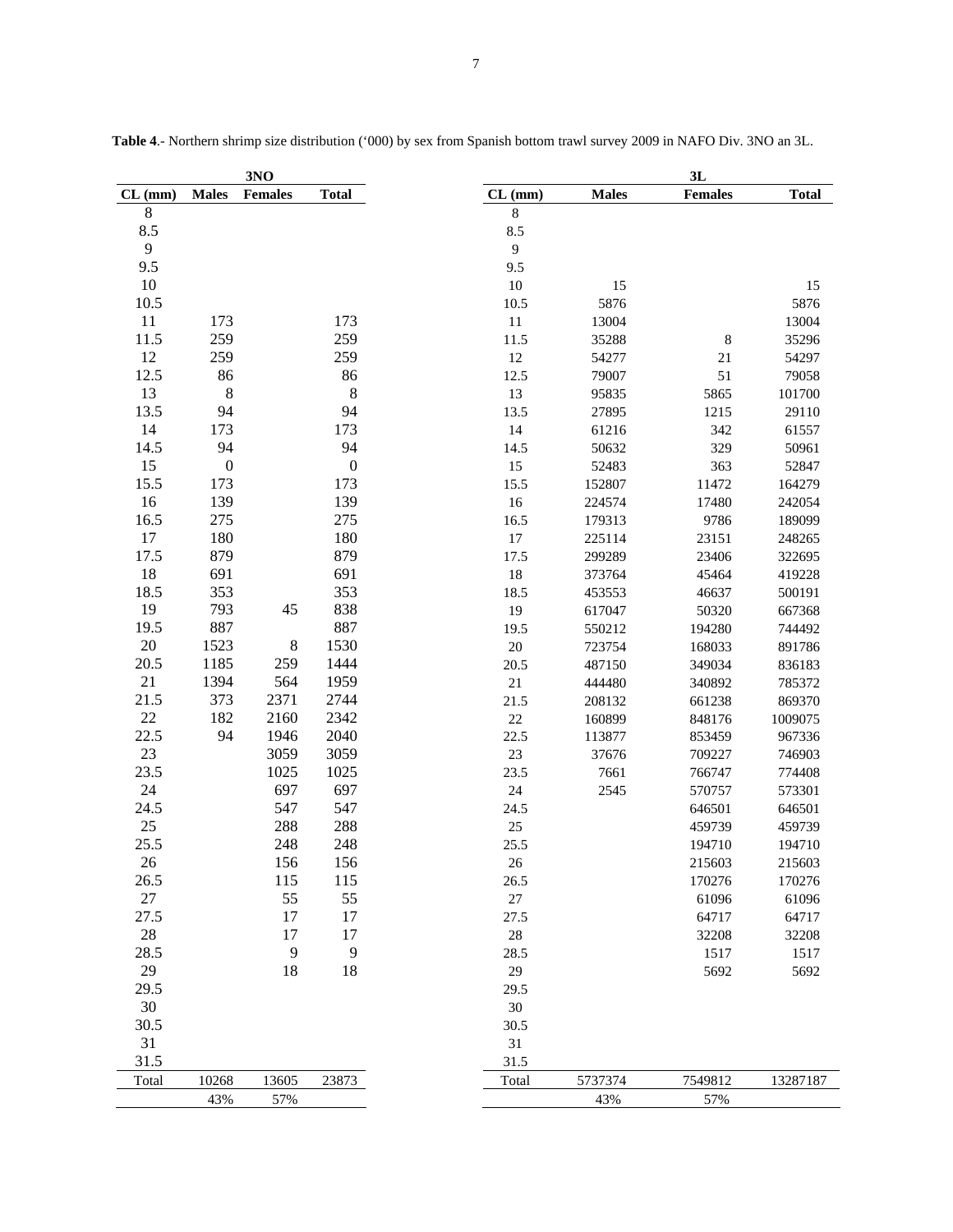|                         |              | 3NO      |         |                |              |          | 3L      |                |
|-------------------------|--------------|----------|---------|----------------|--------------|----------|---------|----------------|
|                         | <b>Males</b> |          |         | <b>Females</b> | <b>Males</b> |          |         | <b>Females</b> |
| Age                     | Prop.        | St. Dev. | Prop.   | St. Dev.       | Prop.        | St. Dev. | Prop.   | St. Dev.       |
| $\mathbf{1}$            |              |          |         |                |              |          |         |                |
| $\boldsymbol{2}$        | 0.10         | 0.0030   |         |                | 0.07         | 0.0001   |         |                |
| 3                       | 0.24         | 0.0049   |         |                | 0.14         | 0.0004   | 0.01    | 0.0000         |
| 4                       | 0.65         | 0.0053   |         |                | 0.80         | 0.0004   | 0.07    | 0.0002         |
| 5                       |              |          | 0.92    | 0.0043         |              |          | 0.45    | 0.0007         |
| 6                       |              |          | 0.08    | 0.0041         |              |          | 0.39    | 0.0006         |
| 7                       |              |          | 0.00    | 0.0008         |              |          | 0.09    | 0.0005         |
| Age                     | Mean CL      | St. Dev. | Mean CL | St. Dev.       | Mean CL      | St. Dev. | Mean CL | St. Dev.       |
| $\mathbf{1}$            |              |          |         |                |              |          |         |                |
| $\overline{\mathbf{c}}$ | 12.55        | 0.0179   |         |                | 12.99        | 0.0024   |         |                |
| 3                       | 17.53        | 0.0209   |         |                | 16.44        | 0.0030   | 16.45   | 0.0034         |
| $\overline{4}$          | 20.45        | 0.0129   |         |                | 19.87        | 0.0013   | 19.74   | 0.0030         |
| 5                       |              |          | 22.72   | 0.0115         |              |          | 22.26   | 0.0021         |
| 6                       |              |          | 25.56   | 0.0788         |              |          | 24.20   | 0.0036         |
| 7                       |              |          | 29.54   | 0.9624         |              |          | 26.22   | 0.0047         |
| Age                     | <b>Sigma</b> | St. Dev. | Sigma   | St. Dev.       | Sigma        | St. Dev. | Sigma   | St. Dev.       |
| $\mathbf{1}$            |              |          |         |                |              |          |         |                |
| $\mathfrak{2}$          | 0.56         | Fixed CV |         |                | 0.92         | 0.0018   |         |                |
| 3                       | 0.79         | Fixed CV |         |                | 0.91         | 0.0026   | 0.74    | Fixed CV       |
| 4                       | 0.92         | Fixed CV |         |                | 1.41         | 0.0009   | 0.89    | Fixed CV       |
| 5                       |              |          | 1.02    | Fixed CV       |              |          | 1.00    | Fixed CV       |
| 6                       |              |          | 1.15    | Fixed CV       |              |          | 1.09    | Fixed CV       |
| 7                       |              |          | 1.33    | Fixed CV       |              |          | 1.18    | Fixed CV       |

**Table 5.** Results of the modal analysis (MIX) by sex and maturity stage Spanish bottom trawl survey 2009 in NAFO Div. 3L.

**Table 6**.-Northern shrimp length-weight relationship by sex, maturity stage and all combined from Spanish bottom trawl survey 2009 in NAFO Div. 3NO and 3L

## **Division 3NO**

|                  | a       | h       | $R^2$   | N   |  |
|------------------|---------|---------|---------|-----|--|
| Males            | 0.00112 | 2.79017 | 0.96255 | 144 |  |
| Inmature females | 0.00180 | 2.63604 | 0.71885 | 199 |  |
| Mature females   | 0.00037 | 3.14178 | 0.89740 | 102 |  |
| All combined     | 0.00103 | 2.81836 | 0.96750 | 445 |  |

### **Division 3L**

|                   | a       | b       | $R^2$   | N    |  |
|-------------------|---------|---------|---------|------|--|
| Males             | 0.00160 | 2.64869 | 0.93115 | 2103 |  |
| Inmature females  | 0.00143 | 2.69236 | 0.69299 | 754  |  |
| Mature females    | 0.00135 | 2.71096 | 0.75703 | 1158 |  |
| Ovigerous females | 0.00102 | 2.82240 | 0.74250 | 99   |  |
| All combined      | 0.00128 | 2.72684 | 0.95524 | 4114 |  |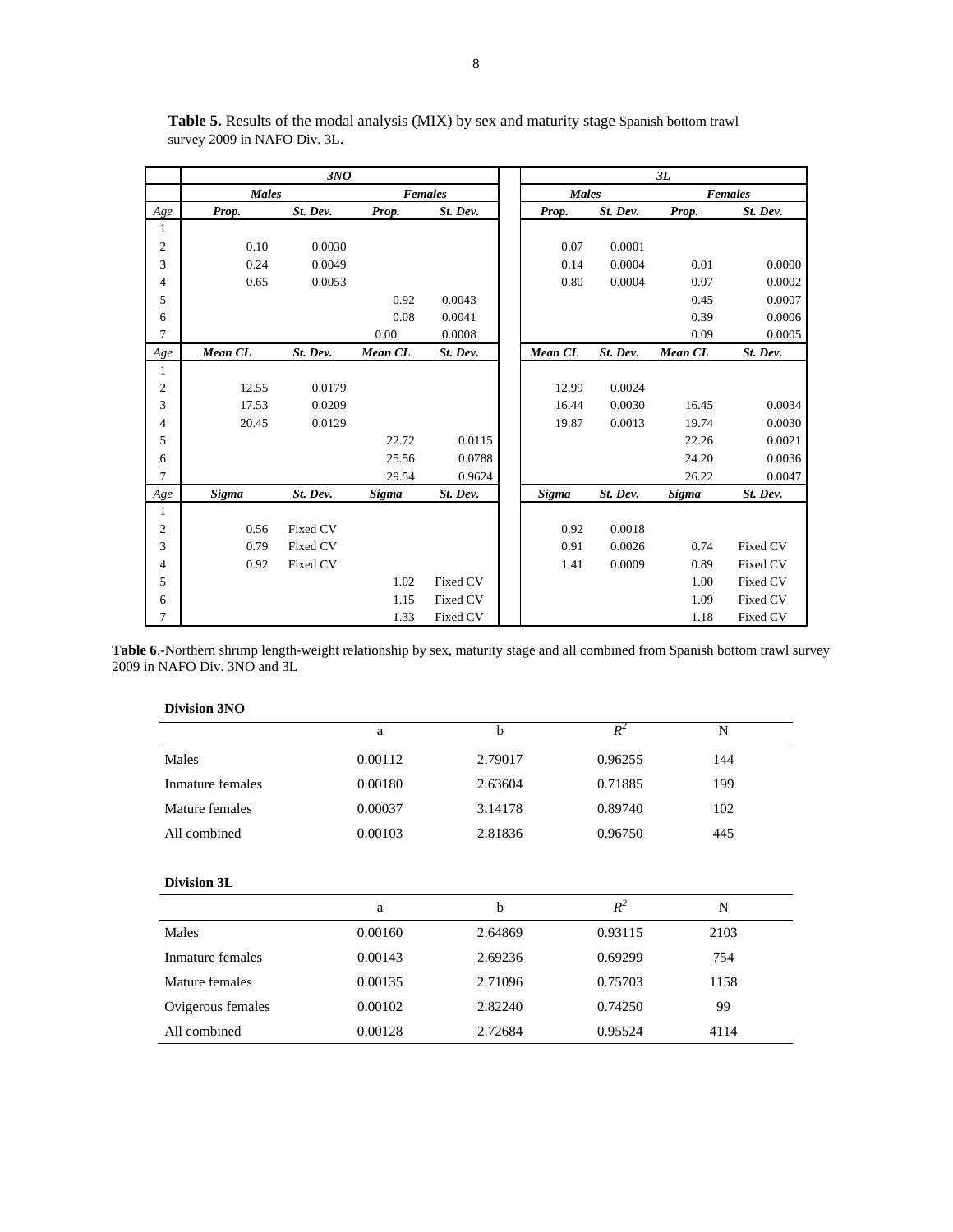

**Figure 1.-** Northern shrimp biomass (tons) and catch (kg) from Spanish research surveys in NAFO Div. 3NO 2001-2009 and 3L 2003-2009.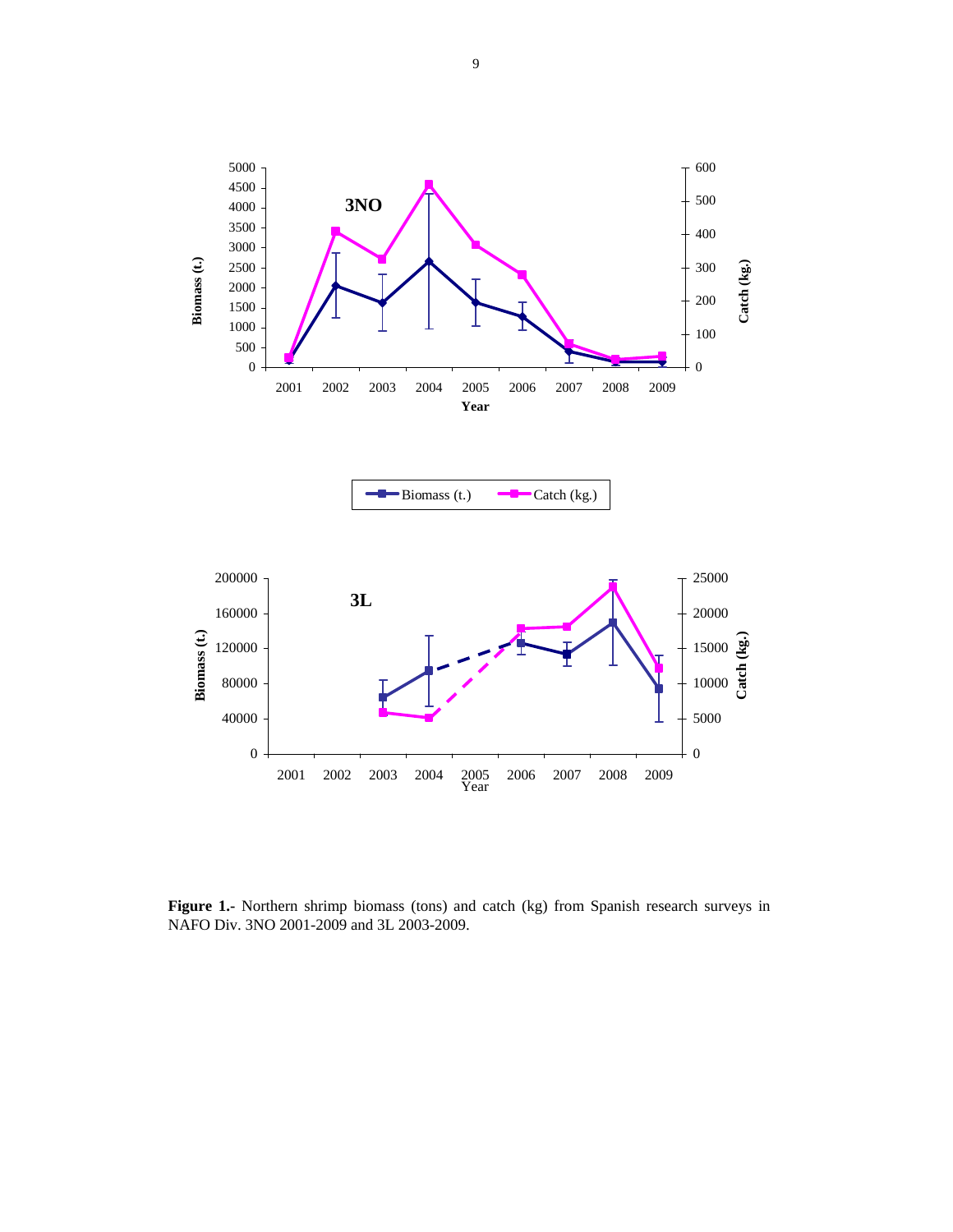

**Figure 2.-** Geographic distribution of Northern shrimp catches from Spanish bottom trawls surveys 2009.